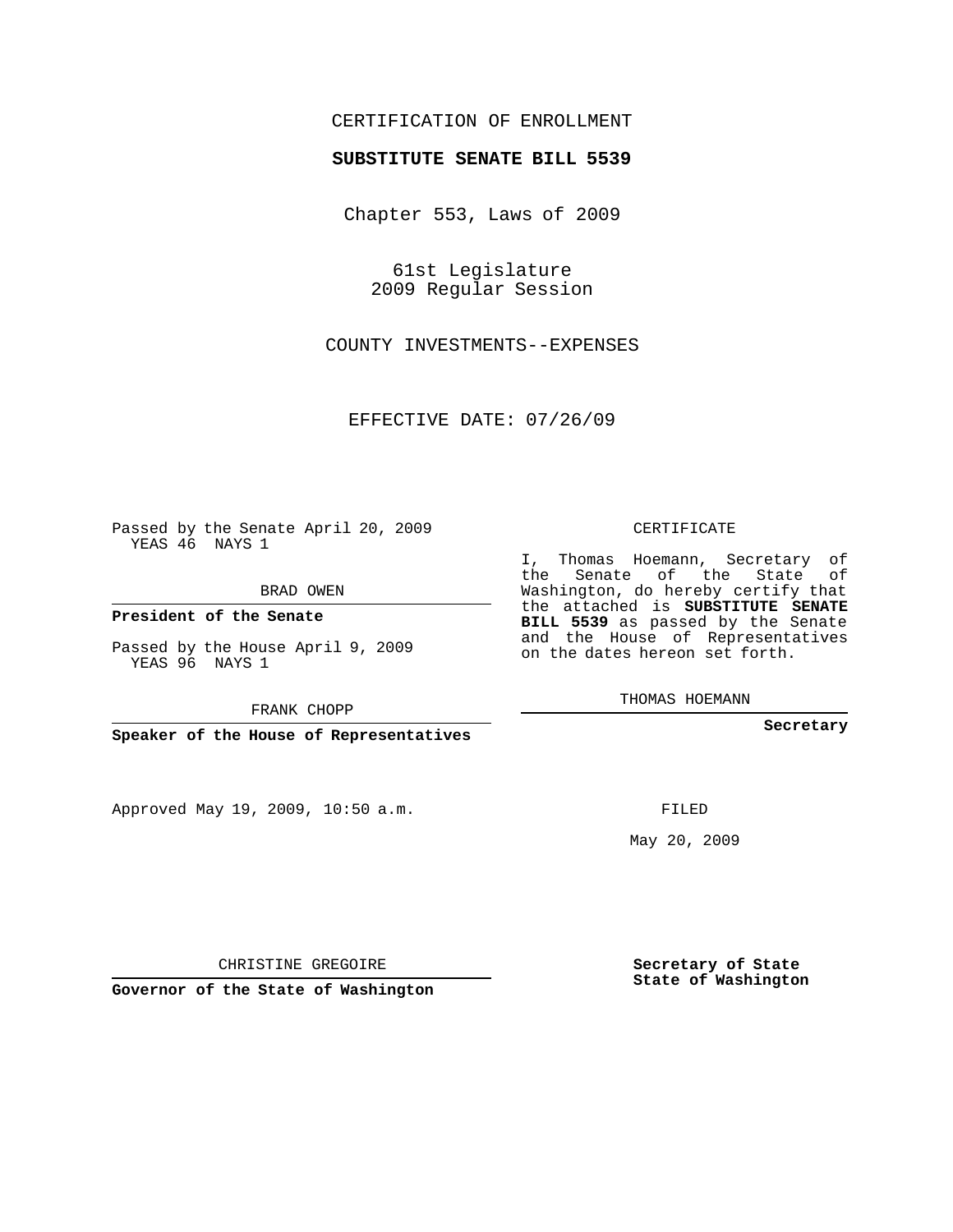## **SUBSTITUTE SENATE BILL 5539** \_\_\_\_\_\_\_\_\_\_\_\_\_\_\_\_\_\_\_\_\_\_\_\_\_\_\_\_\_\_\_\_\_\_\_\_\_\_\_\_\_\_\_\_\_

\_\_\_\_\_\_\_\_\_\_\_\_\_\_\_\_\_\_\_\_\_\_\_\_\_\_\_\_\_\_\_\_\_\_\_\_\_\_\_\_\_\_\_\_\_

AS AMENDED BY THE HOUSE

Passed Legislature - 2009 Regular Session

## **State of Washington 61st Legislature 2009 Regular Session**

**By** Senate Government Operations & Elections (originally sponsored by Senators Oemig, Jarrett, McAuliffe, Pflug, and Tom)

READ FIRST TIME 02/23/09.

 1 AN ACT Relating to the investment expenses of counties; and 2 amending RCW 36.29.024.

3 BE IT ENACTED BY THE LEGISLATURE OF THE STATE OF WASHINGTON:

 4 **Sec. 1.** RCW 36.29.024 and 2004 c 79 s 3 are each amended to read 5 as follows:

 The county treasurer may deduct the amounts necessary to reimburse the treasurer's office for the actual expenses the office incurs and to repay any county funds appropriated and expended for the initial administrative costs of establishing a county investment pool provided in RCW 36.29.022. These funds shall be used by the county treasurer as a revolving fund to defray the cost of administering the pool without regard to budget limitations. Any credits or payments to political subdivisions shall be calculated and made in a manner which equitably reflects the differing amounts of the political subdivision's respective deposits in the county investment pool and the differing periods of time for which the amounts were placed in the county investment pool. A county investment pool must be available for 18 investment of funds of any local government that invests its money with 19 the county under the provisions of RCW 36.29.020, and a county